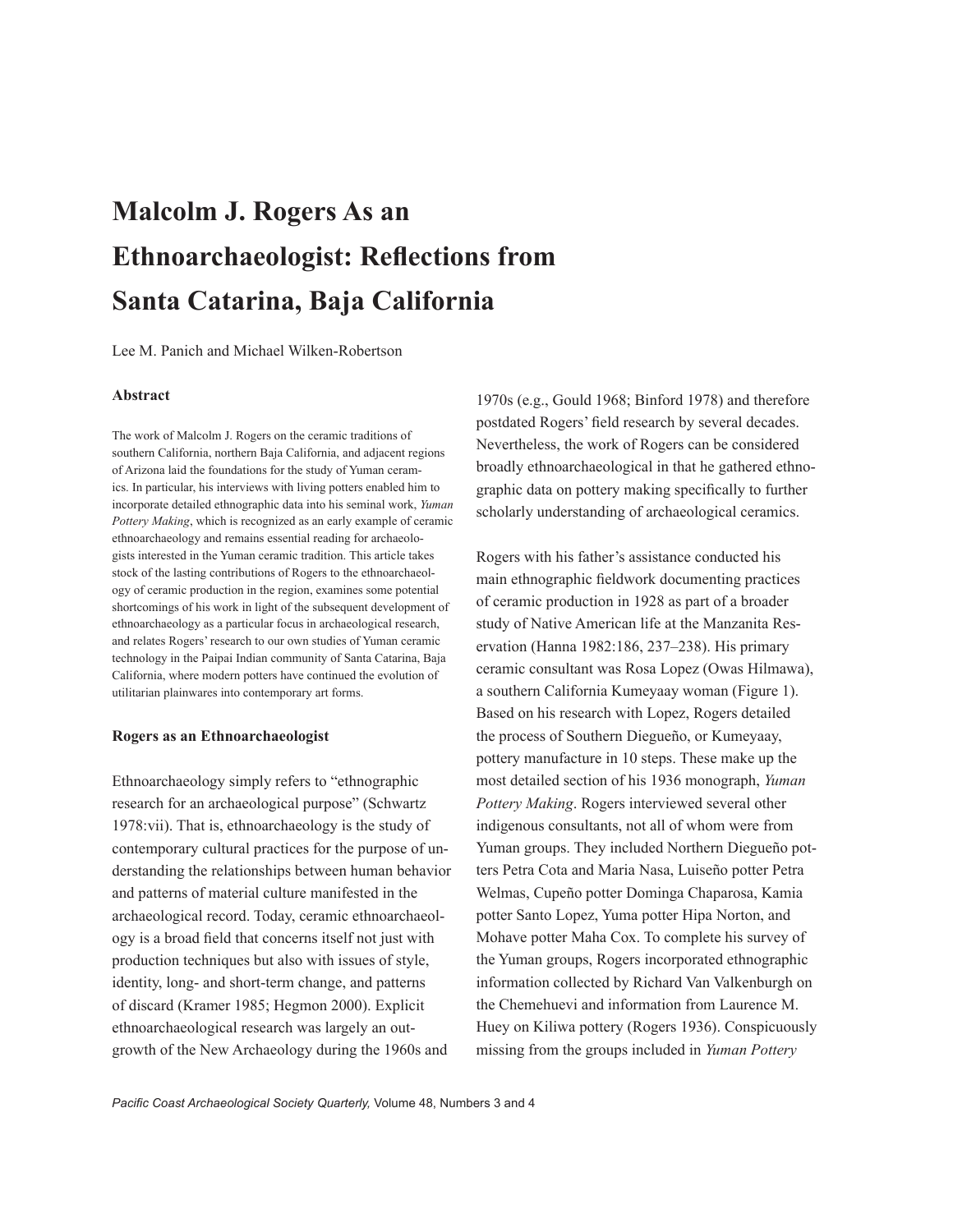

Figure 1. Rosa Lopez, a Kumeyaay potter consulted by Rogers. Copyright San Diego Museum of Man.

*Making* are the Paipai, whose principal community, Santa Catarina, is today home to the only remaining indigenous potters who regularly produce Yuman-style ceramics.

Rogers used this rich ethnographic information to illuminate the complexities of the beguilingly simple pottery traditions of the region. The macroscopic differences between brown ware and buff ware pottery have long been used to draw distinctions between the general areas of ceramic production (upland versus lowland, respectively). The work of Rogers (1936) demonstrated that significant variation existed within and between these two broad categories and that the differences noted in archaeological ceramics extended beyond the source of the clay used to make a particular vessel. He also made a number of interesting observations that may now be tested with modern technology. For instance, in *Yuman Pottery Making*, he stated, "It may be possible, eventually, to identify distinguishing constituents in the inclusions of clays from specific localities, which in turn can be identified in

the pottery of that locality" (Rogers 1936:4). With the combined insights of petrographic analysis of archaeological ceramics and geochemical provenance methods such as instrumental neutron activation analysis (INAA) and x-ray fluorescence (XRF) analysis (technologies that have only become available in recent decades), such studies are becoming increasingly popular in the greater southern California region and throughout the globe (Hildebrand et al. 2002; Beck and Neff 2007; Panich 2009).

Rogers was not the first to document ceramic manufacturing techniques in southern California (Schumacher 1879; Barrows 1900; Trippel 1984), but his work stands out when compared to many of his contemporaries, who by and large were not as interested in using ethnographic information about ceramic production to inform on archaeological problems (e.g., Gayton 1929; Meigs 1939, 1974). The work of Rogers was unique in that he drew upon both archaeological and ethnographic data in outlining the comparative scope of the Yuman pottery tradition (Rogers 1936:3).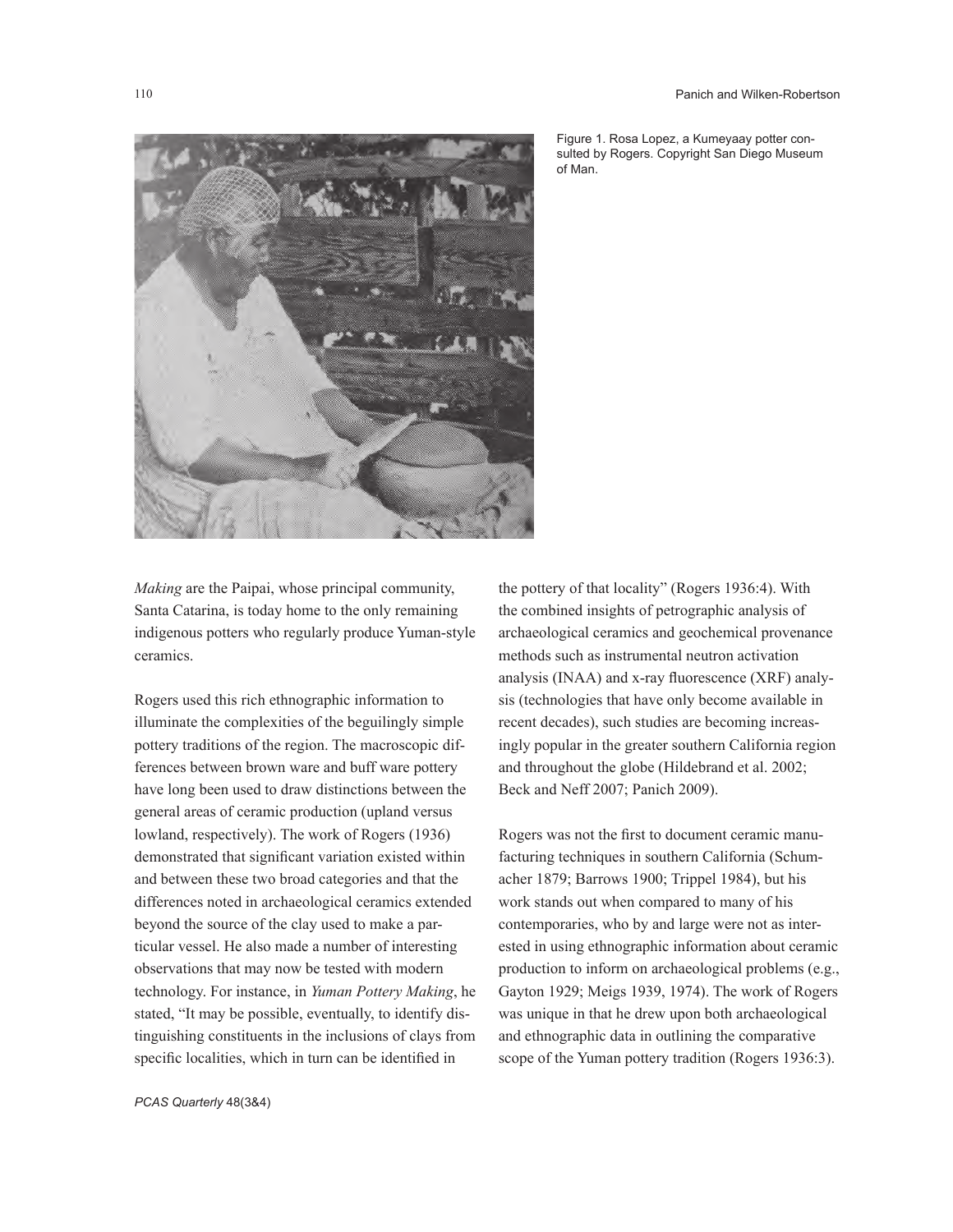Although he did not explicitly cite his ethnographic research in his later work, it appears likely that Rogers' research with indigenous consultants greatly influenced his development of ceramic typologies and ideas regarding the broader scope of Yuman prehistory (Hanna 1982:238, 253). The ethnographic information collected by Rogers from Rosa Lopez and others has also contributed significantly to the lasting influence of his research for scholars working in the Yuman culture area. Antonio Porcayo (2009, 2010), for instance, has successfully built upon the ethnographic information provided by Rogers to analyze archaeological pottery specimens from northeastern Baja California. See Kroeber and Harner (1955:11) for an early appreciation of Rogers' work.

#### **Insights from Santa Catarina**

We have also relied heavily on the work of Rogers in our collaborative studies with the indigenous artisans who continue to produce earthenware in the community of Santa Catarina in Baja California, Mexico (Wilken 1987; Panich 2009; Panich and Wilken-Robertson 2013). Today, Santa Catarina is a pluralistic community comprised of Paipai, Kumeyaay, Ko'ahl, and Kiliwa speakers and numbering roughly 250 individuals, about a dozen being potters. Research at Santa Catarina, however, brings up several issues related to the legacy of Rogers as an ethnoarchaeologist. Fenenga and Heredia (1995), for example, discussed modern pottery production at Santa Catarina and noted that tools and areas used for the acquisition of clay, pottery manufacture, firing practices, and the seasonality of ceramic production may leave distinct patterns discernible at or near archaeological sites. While Rogers (1936) noted similar practices in his ethnographic work, he did not propose direct archaeological correlates that could be systematically investigated across the region.

Modern ethnoarchaeology is also largely a cautionary tale for archaeologists (Kramer 1985), as significant

variation exists in the production of ceramics, their cultural meanings, and how knowledge of ceramics is transmitted across generations. Whereas many archaeologists have assumed that knowledge of ceramic technology is passed from mother to daughter in populations where women are primarily responsible for pottery production, this rule does not always hold. In Santa Catarina multiple potters learned from their grandmothers (e.g., Daria Mariscal, Arlette Ceseña) or from non-kin community members (Anacleta Albañez learned from her mother and a nanny, Pasquela [Fenenga and Heredia 1995]). Significant variation with regard to production techniques (for example, the use of tempers including grog or animal dung) and vessel form additionally exists within the group of artisans in Santa Catarina and even within the output of individual potters (Fenenga and Heredia 1995; Bouscaren 1999). As Rogers himself acknowledged (1936:36–37), his use of one or two informants to characterize the pottery traditions of particular ethnolinguistic groups may not accurately capture the range of variation inherent in the ceramic practices of a particular group or place. As with other ethnoarchaeological work around the world, the situation in Santa Catarina complicates rather than simplifies the task of using present conditions to understand the past. See Fenenga and Heredia (1995), Bouscaren (1999), and Hinshaw (2000) for other ethnoarchaeological insights from Santa Catarina.

Our work in Santa Catarina raises an additional issue that we feel is crucial for the productive use of the data supplied by Rogers. *Yuman Pottery Making* exhibits little direct interest in the contemporary social and cultural milieu of Rogers' informants. It is not clear whether this stems from Rogers' training in geology (as opposed to anthropology) or a more broadly "Kroeberian" approach to ethnography, the goal of which was to reconstruct generalized precontact lifeways through the "memory culture" methodology (Lightfoot 2005). In Alfred Kroeber's work among the Mohave in the early 1900s, he observed pottery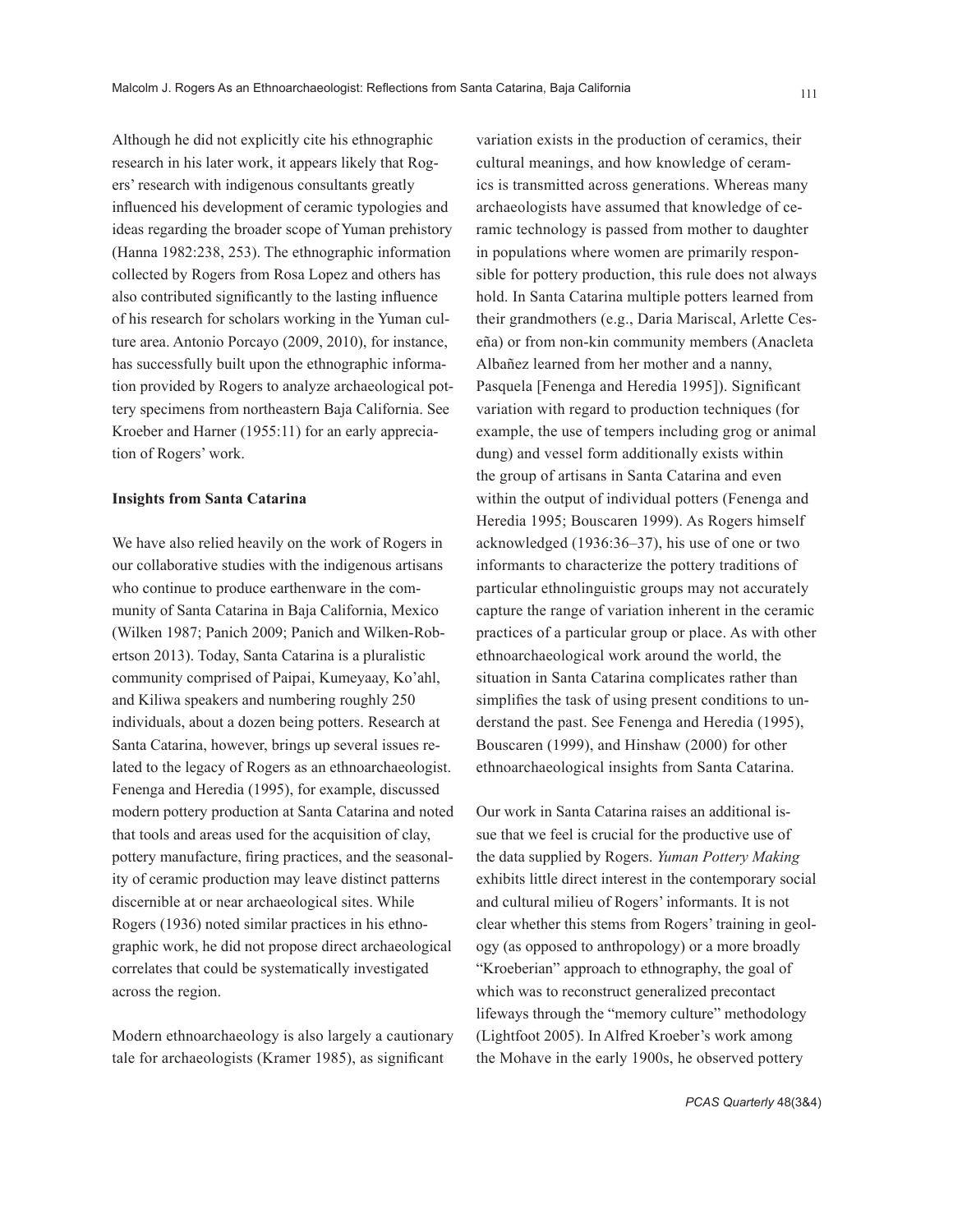manufacturing techniques and collected contemporary ceramics, among other objects. Like Rogers, he explicitly avoided handled jugs and other introduced ceramic forms. One-half a century later, he suggested that "this was perhaps a mistake; but I was eager to impress upon the Indians generally that my interest was in native, nontourist objects" (Kroeber and Harner 1955:2).

Indeed, for many researchers in the early twentieth century, the particulars of contemporary indigenous pottery making merely represented a troublesome filter that obscured the region's prehistoric pottery traditions. Rogers stated that the purpose of his work was "to present the subject of Yuman ceramic technique in its aboriginal form, deleting recent intrusive practices where they could be proved to be such" (Rogers 1936:v). This theme pervades the monograph, and he later dismissed introduced vessel forms entirely: "I shall not consider the many bastard forms which appeared in historic times, such as American cup and plate forms and loop-handled wares; for they are not native" (Rogers 1936:18).

While Rogers obviously saw much value in recording early twentieth-century ceramic production, his dismissal of introduced forms or techniques appears shortsighted in light of today's standards and research questions. In his later work Rogers (1945) was attentive to the complex processes that resulted in the prehistoric introduction and elaboration of ceramic technology in the region. *Yuman Pottery Making*, however, glosses over the historic era cultural, social, and economic contexts of ceramic production that led to the native incorporation and elaboration of new vessel forms. Recent archaeological research into the colonial period and its aftermath demonstrates that for many scholars working today the kinds of "corruptions" identified by Rogers are just as interesting from a research standpoint as the supposedly pure precontact traditions he was trying to reconstruct

(e.g., Griset 1990; Wade 2004; Peelo 2011; Schaefer 2012). The Yuman pottery tradition is a dynamic set of practices that have been changing and evolving ever since people in the region began making pots over 1,000 years ago, and the continuing evolution of ceramic traditions in the historic era is of increasing interest to scholars today. From a twenty-first century standpoint, the early ethnographic accounts of pottery making in our region offer not simply salvage information about a dying custom, but rather another window into a long and dynamic tradition. Seen in this light, Rogers' work with Yuman potters is a valuable contribution for its potential to further illuminate the transformation of Yuman pottery making in the historic era.

Again, Santa Catarina provides a useful illustration. There, a dozen or so female artisans continue to make pottery using the paddle-and-anvil technique and open-air firing, both of which are defining characteristics of prehistoric Tizon Brown Ware ceramics (e.g., Euler and Dobyns 1958; May 1978; Van Camp 1979) (Figures 2 and 3). Despite strong continuities of production techniques that span the prehistoric, mission, and modern periods in Santa Catarina, the pottery vessels produced today cannot be categorized as simply either "survivals" or "corruptions." Instead, they have been shaped through indigenous negotiations of over two centuries of contact with Euro-American missionaries, miners, ranchers, merchants, and anthropologists. On a technological level, Paipai pottery production in the early twenty-first century is nearly identical to that described in the ethnographic reports from the second half of the twentieth century (Michelsen 1972; Wilken 1987) and appears to correspond closely to that of the mission and late prehistoric periods as well (McKusick and Gilman 1959; Panich 2009). The basic technique now in use is also in general alignment with the outline of Kumeyaay pottery production observed by Malcolm Rogers in 1928, as well as other anthropologists who worked in northern Baja California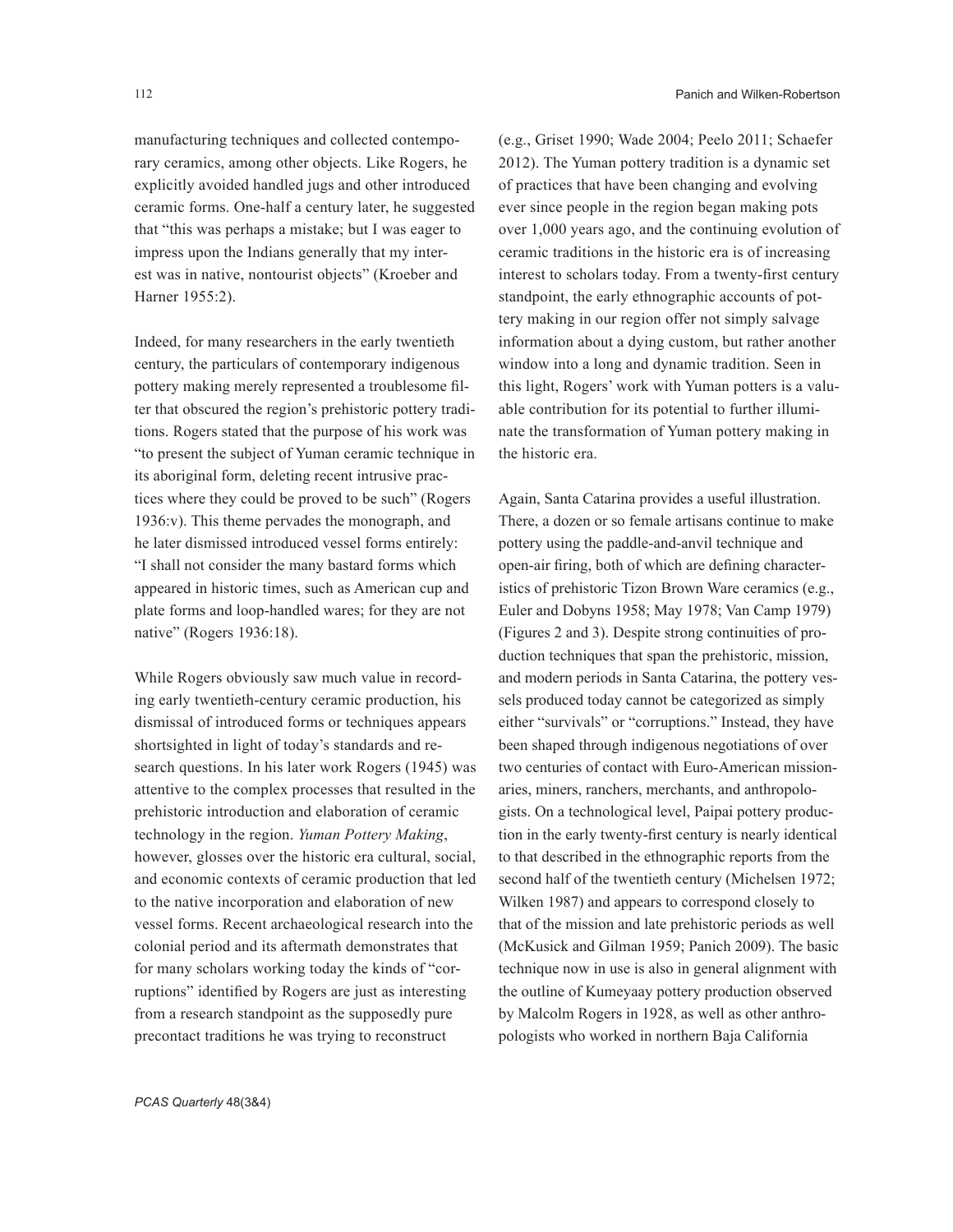

Figure 2. Teresa Castro, a Paipai ceramicist, thins a vessel's walls using the paddle-and-anvil technique. Photograph by Lee M. Panich.

(Hinton and Owen 1957; Michelsen 1972; Meigs 1974; Hohenthal 2001:318) (Figure 4).

The Yuman ceramic tradition exemplified in Santa Catarina is not static, particularly with regard to the economic and cultural role of ceramic technology. Today's Santa Catarina artisans sell their pottery and other crafts at events in both Mexico and the United States as well as to visitors to Santa Catarina. Pottery production serves as a supplement to household income and has evolved into a contemporary art form that buttresses community-wide efforts at cultural revitalization (Figure 5). Accordingly, most pots produced in Santa Catarina today are not the largely utilitarian wares of the prehistoric and early historic periods, and this is reflected in an expanded range of vessel forms and an attention to the aesthetic qualities of fire clouds that occur during the firing process.

These changes in vessel form and decoration are directly linked to the broader context of ceramic production, particularly the incorporation of pottery into



Figure 3. A Paipai family prepares to fire a group of pottery vessels for commercial sale. Photograph by Lee M. Panich.

*PCAS Quarterly* 48(3&4)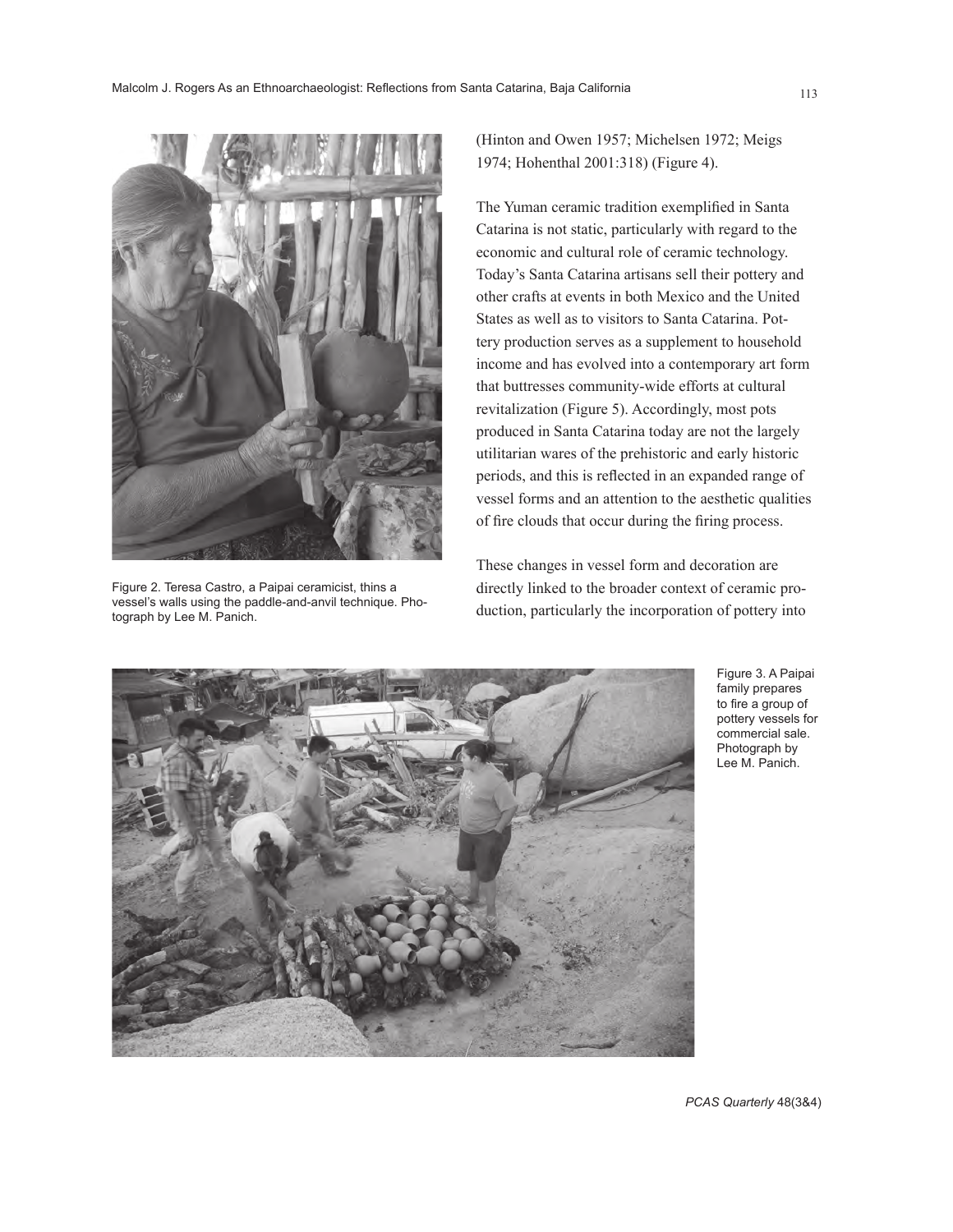

Figure 4. A Paipai ceramicist grinds clods to a fine powder, a step in the traditional process of clay production. Photograph by Ralph Michelsen. Copyright San Diego Museum of Man.



Figure 5. Paipai potters Tirsa Flores (right) and her sister Celia Flores exhibit their wares and demonstrate their paddle-and-anvil technique at the Gathering of the Pais in Prescott, Arizona, 2002. Photograph by Michael Wilken-Robertson.

the local cash economy. Like the work of Rogers in southern California, early ethnographic documentation from northern Baja California illuminates these interrelated processes. During his fieldwork in 1928, Meigs (1939) noted that "peddlers who buy pots for 25 cents each for the Ensenada tourist market complain that the Indians are so conservative that they won't make decorations to enhance the salability of their wares."

As the pottery became better known, the artisans of Santa Catarina incorporated new vessel forms in response to the demand from tourists, collectors, and researchers, including Roger Owen, Thomas Hinton, and Ralph Michelsen. This demand in turn led to a change in the function of ceramic technology and the social role of ceramic production within the community (Wade 2004). These changes continue today with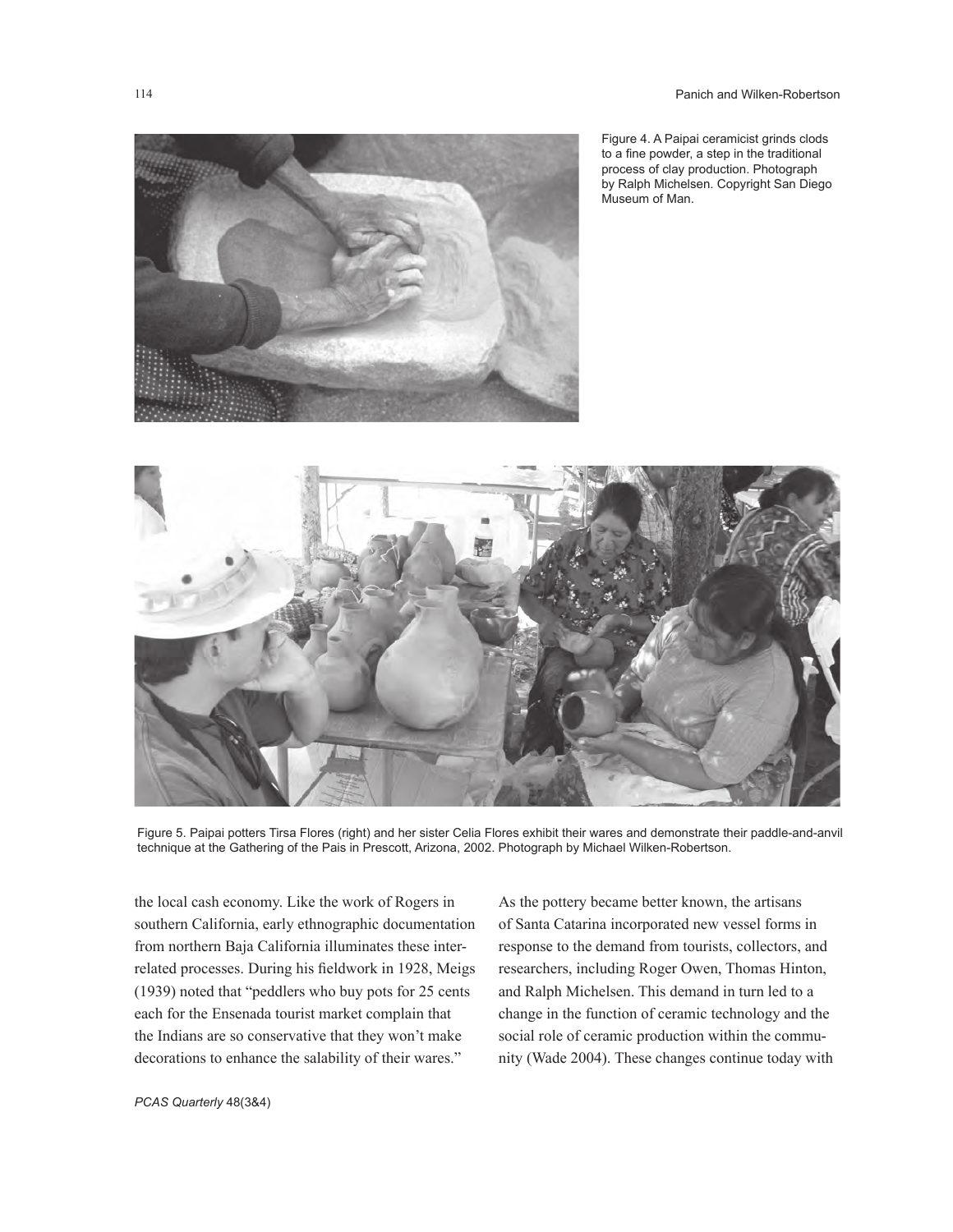increased production capacities (Figure 3) and a profusion of vessel forms.

Whereas some collectors select pots, often with innovative designs such as the double-spouted olla or with flat bottoms and beautiful fire clouds, as art objects to be displayed on a shelf or table (Figure 6), others are attracted to only the most traditional vessel forms. Indeed, consumers of indigenous pottery often value its perceived authenticity. Potter Daria Mariscal, for example, uses a metate and mano to process clay to teach nonnative students participating in pottery workshops, while at home she employs a mechanical grinder that her late husband created using an old washing machine motor. The changes in the technological and social practices of ceramic production documented for Santa Catarina certainly have archaeological correlates that could be fruitfully investigated in other historic era indigenous communities on both sides of the border (see Fenenga and Heredia 1995).

## **Conclusion**

There is no doubt that the pioneering work of Rogers through his use of ethnographic techniques and information for archaeological purposes laid the

foundation for our understanding of archaeological ceramics in this region. While the benefit of hindsight allows us to point out shortcomings in his ethnoarchaeological approach (some four decades before the concept became widely employed), his work is nonetheless an enduring contribution that continues to be cited by researchers looking to contextualize the material culture patterns they identify in the archaeological record. We suggest, however, that rather than simply using his work as he did to understand prehistoric technology, the data he collected also offer a vivid picture of ceramic technology in the early twentieth century. This information may be used to generate hypotheses about the nature of social and technological change in the historic period that could also be tested archaeologically. In this way, Rogers' work provides an important window that can be used in conjunction with prehistoric archaeology and historical archaeological investigations of colonial missions and historic era indigenous villages as well as contemporary studies in places like Santa Catarina. Together, these diverse lines of evidence will allow us to better understand the dynamic Yuman pottery tradition and the cultures for which it continues to hold economic and symbolic importance (Figure 7).



Figure 6. Variations in shape, texture, and style mark the works of contemporary Paipai ceramicists. Photograph by Michael Wilken-Robertson.

*PCAS Quarterly* 48(3&4)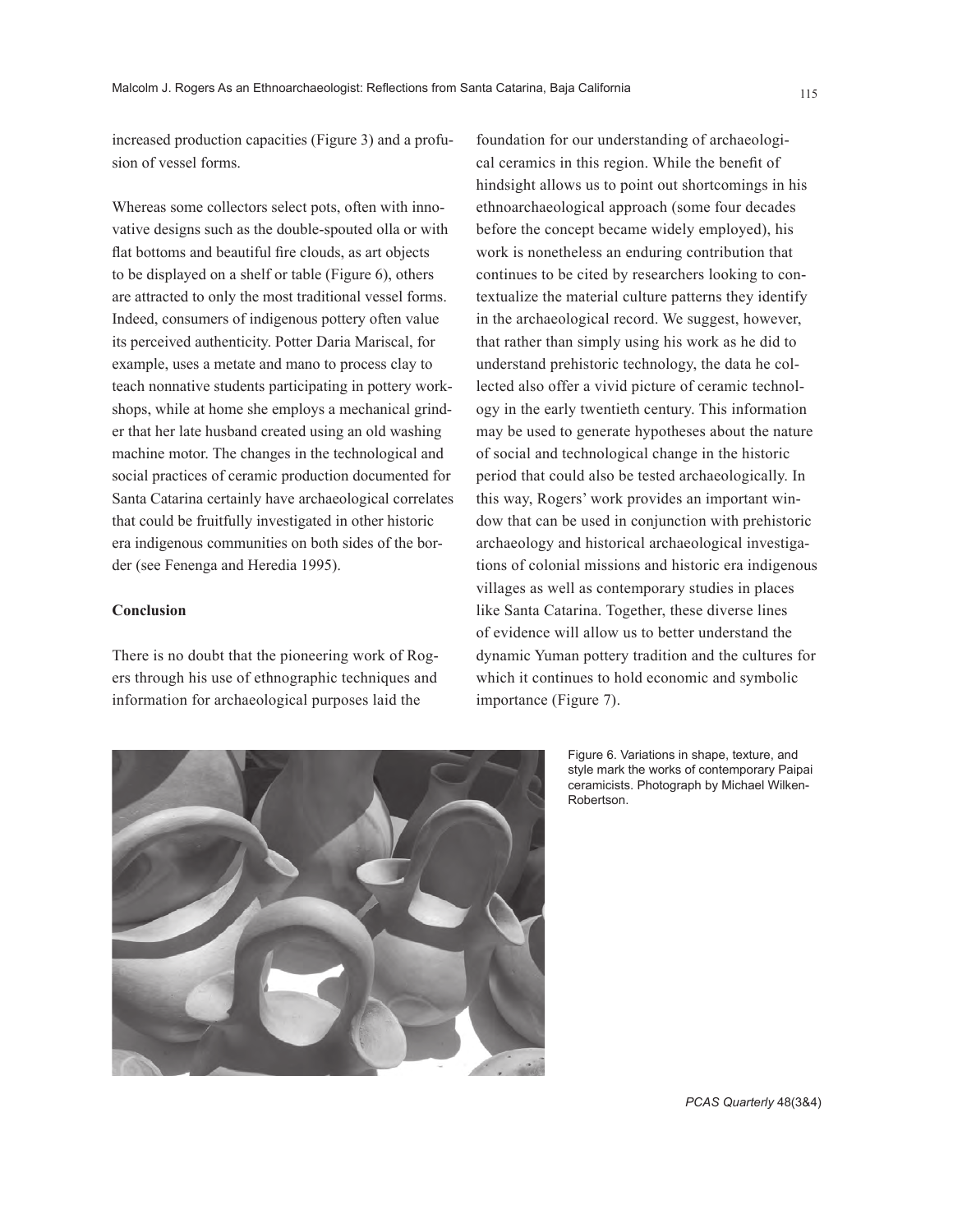

Figure 7. Paipai artist Daria Mariscal exhibits her wares and demonstrates Yuman paddle-and-anvil technique at the Gathering of the Pais in Prescott, Arizona, 2007. Photograph by Michael Wilken-Robertson.

# **Acknowledgments**

We thank Ruth Musser-Lopez for organizing the symposium for which we originally prepared these thoughts as well as Don Laylander for his effort in organizing and editing the collected papers for publication. Three anonymous reviewers offered helpful and constructive comments on the original paper. We give our sincere gratitude to all the potters in Santa Catarina who have shared their knowledge with us. *Gracias*.

# **References Cited**

# Barrows, David Prescott

1900 *The Ethno-botany of the Coahuilla Indians of Southern California*. University of Chicago Press, Chicago.

#### Beck, Margaret E., and Hector Neff

2007 Hohokam and Patayan Interaction in Southwestern Arizona: Evidence from Ceramic Compositional Analyses. *Journal of Archaeological Science* 34(2):289–300.

# Binford, Lewis R.

1978 Dimensional Analysis of Behavior and Site Structure: Learning from an Eskimo Hunting Stand. *American Antiquity* 43(3):330–361.

## Bouscaren, Stephen J.

1999 Ethnographic Materials and Ethnoarchaeology Workshops Regarding Northern Baja California Indians*. Proceedings of the Society for California Archaeology* 12:121–128. Fresno, California.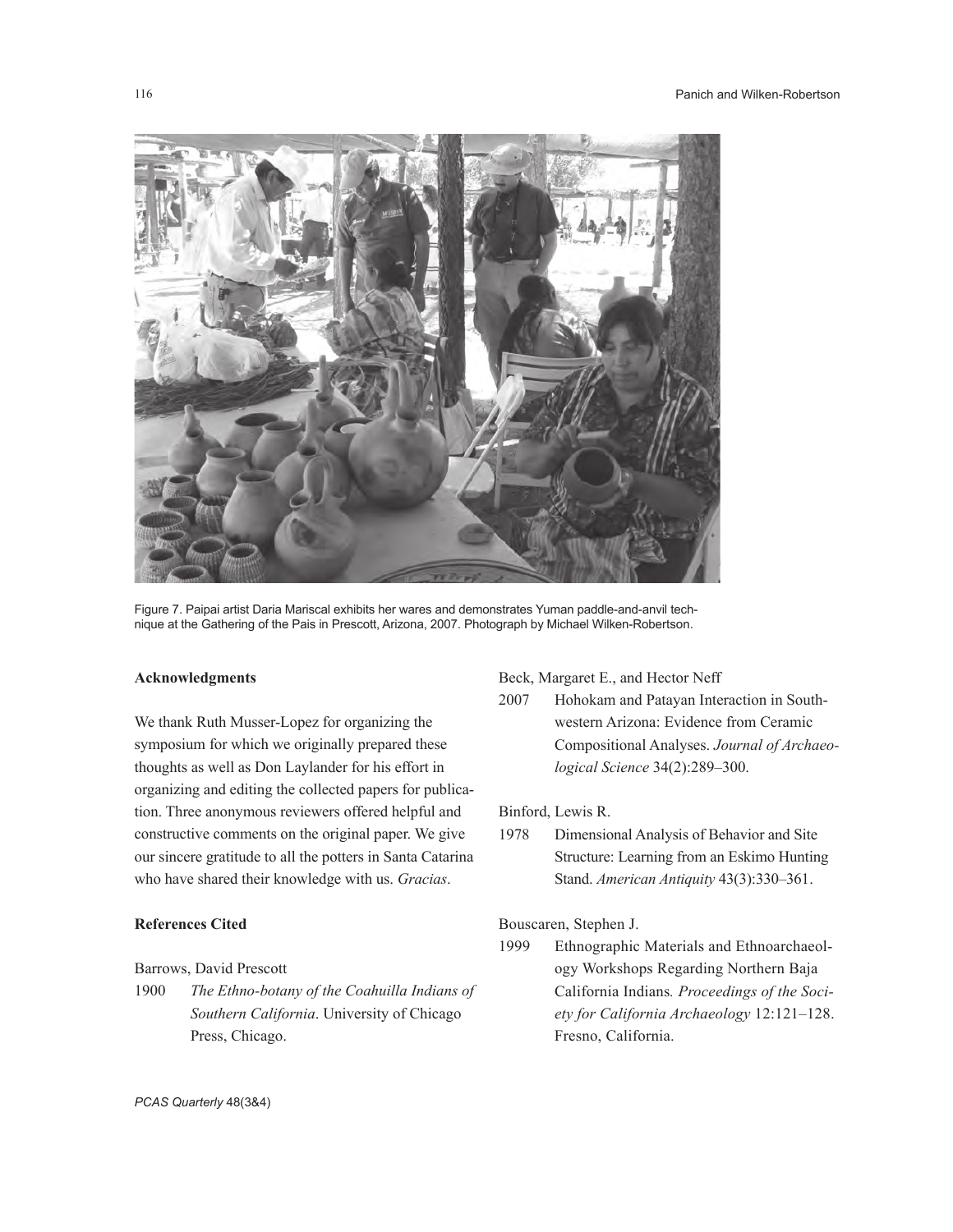# Euler, Robert C., and Henry F. Dobyns

1958 Tizon Brownware: A Descriptive Revision. In *Pottery Types of the Southwest: Wares 14, 15, 16, 17, and 18: Revised Descriptions, Alabama Brown Ware, Tizon Brown Ware, Lower Colorado Buff Ware, Prescott Gray Ware, San Francisco Mountain Gray Ware*, edited by Harold S. Colton. Museum of Northern Arizona Ceramic Series No. 3D. Flagstaff.

## Fenenga, Gerrit L, and Verenice Y. Heredia

1995 Pai Pai Ethnoarchaeology: Some Implications for California Archaeology. Paper presented at the Society for California Archaeology Southern Data Sharing Meeting, Los Angeles.

# Gayton, Anna H.

1929 *Yokuts and Western Mono Pottery-making*. University of California Publications in American Archaeology and Ethnology Vol. 24, No.3. University of California Press, Berkeley.

# Gould, Richard A.

1968 Living Archaeology: The Ngatatjara of Western Australia. *Southwestern Journal of Anthropology* 24(2):101–122

#### Griset, Suzanne

1990 Historic Transformations of Tizon Brown Ware in Southern California. In *Hunter-Gatherer Pottery in the Far Southwest*, edited by Joanne M. Mack, pp. 179–200. Nevada State Museum Anthropological Papers No. 23. Carson City.

#### Hanna, David C., Jr.

1982 *Malcolm J. Rogers: The Biography of a Paradigm*. Master's thesis, Department of Anthropology, San Diego State University, San Diego. Hegmon, Michelle

- 2000 Advances in Ceramic Ethnoarchaeology. *Journal of Archaeological Method and Theory* 7(3):129–137.
- Hildebrand, John A., G. Timothy Gross, Jerry Schaefer, and Hector Neff
- 2002 Patayan Ceramic Variability: Using Trace Elements and Petrographic Analysis to Study Brown and Buff Wares in Southern California. In *Ceramic Production and Circulation in the Greater Southwest: Source Determination by INAA and Complementary Mineralogical Investigations*, edited by Donna M. Glowacki and Hector Neff, pp. 121–139. Cotsen Insitute of Archaeology Monograph 44. University of California, Los Angeles.

## Hinshaw, Jay M.

2000 *Ethnobotanical and Archaeological Relationships: A Yuman Case Study*. Master's thesis, Department of Sociology and Anthropology, California State University, Bakersfield.

#### Hinton, Thomas B., and Roger C. Owen

1957 Some Surviving Yuman Groups in Northern Baja California. *América Indígena*  17(1):87–102.

#### Hohenthal, William D.

2001 *Tipai Ethnographic Notes: A Baja California Indian Community at Mid-Century*. Ballena Press Anthropological Papers No. 48. Novato, California.

#### Kramer, Carol

1985 Ceramic Ethnoarchaeology. *Annual Review of Anthropology* 14:77–102.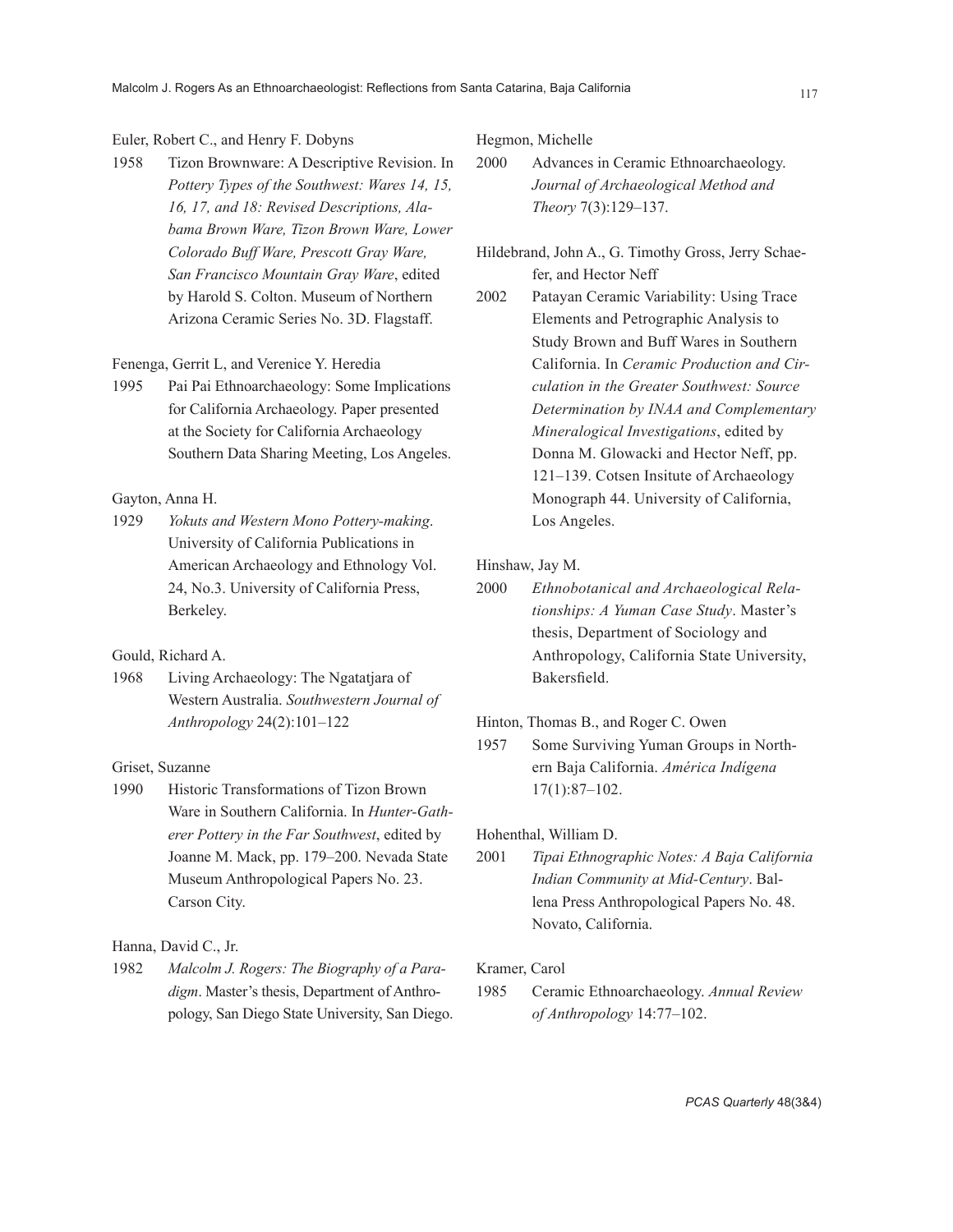# Kroeber, Alfred L., and Michael J. Harner

1955 *Mohave Pottery*. Anthropological Records Vol. 16, No. 1. University of California Press, Berkeley and Los Angeles.

# Lightfoot, Kent G.

2005 *Indians, Missionaries, and Merchants: The Legacy of Colonial Encounters on the California Frontiers*. University of California Press, Berkeley and Los Angeles.

## May, Ronald V.

1978 A Southern California Indigenous Ceramic Typology: A Contribution to Malcolm J. Rogers Research. *ASA Journal* 2(2).

# McKusick, M. B., and A. T. Gilman

1959 An Acorn Grinding Site in Baja California. *Archaeological Survey Annual Report 1958–59* 1:47–58. Department of Anthropology and Sociology, University of California, Los Angeles.

## Meigs, Peveril, III

- 1939 *The Kiliwa Indians of Lower California*. Iberoamericana 15. University of California, Berkeley.
- 1974 Field Notes on the Sh'un and Jat'am, Manteca, Baja California. *Pacific Coast Archaeological Society Quarterly* 10(1):19–28.

# Michelsen, Ralph C.

1972 The Making of Paddle and Anvil Pottery at Santa Catarina, Baja California, Mexico. *Pacific Coast Archaeological Society Quarterly*   $8(1):2-9.$ 

# Panich, Lee M.

2009 *Persistence of Native Identity at Mission Santa Catalina, Baja California, 1797–1840*. Ph.D. dissertation, Department of Anthropology, University of California, Berkeley.

Panich, Lee M., and Michael Wilken-Robertson

2013 Paipai Pottery Past and Present: Evolution of an Indigenous Ceramic Tradition. *Pacific Coast Archaeological Society Quarterly* 48(1 and 2):75–95.

# Peelo, Sarah

2011 Pottery-Making in Spanish California: Creating Multi-Scalar Social Identity through Daily Practice. *American Antiquity*  76(4):642–666.

# Porcayo Michelini, Antonio

- 2009 Advances in the Study of Prehistoric Yuman Ceramics on the Lower Colorado River Delta. *Proceedings of the Society for California Archaeology* 23. Chico, California.
- 2010 A Shell Midden in the Upper Gulf of California: Challenging the Paradigms of Isolation and Marginalization? *Journal of California and Great Basin Anthropology* 30(1):5–15.

## Rogers, Malcolm J.

- 1936 *Yuman Pottery Making*. San Diego Museum Papers No. 2. San Diego Museum of Man, San Diego.
- 1945 An Outline of Yuman Prehistory. *Southwestern Journal of Anthropology* 1(2):167–198.

#### Schaefer, Jerry

2012 Archaeological Evidence of Native American Participation in the Casa de Bandini Household, Old Town San Diego State Historic Park. *Proceedings of the Society for California Archaeology* 26:134–154. Chico, California.

#### Schumacher, P.

1879 The Methods of Manufacturing Pottery and Baskets among the Indians of Southern California. In *12th Annual Report of the Peabody Museum of American Archaeology and*